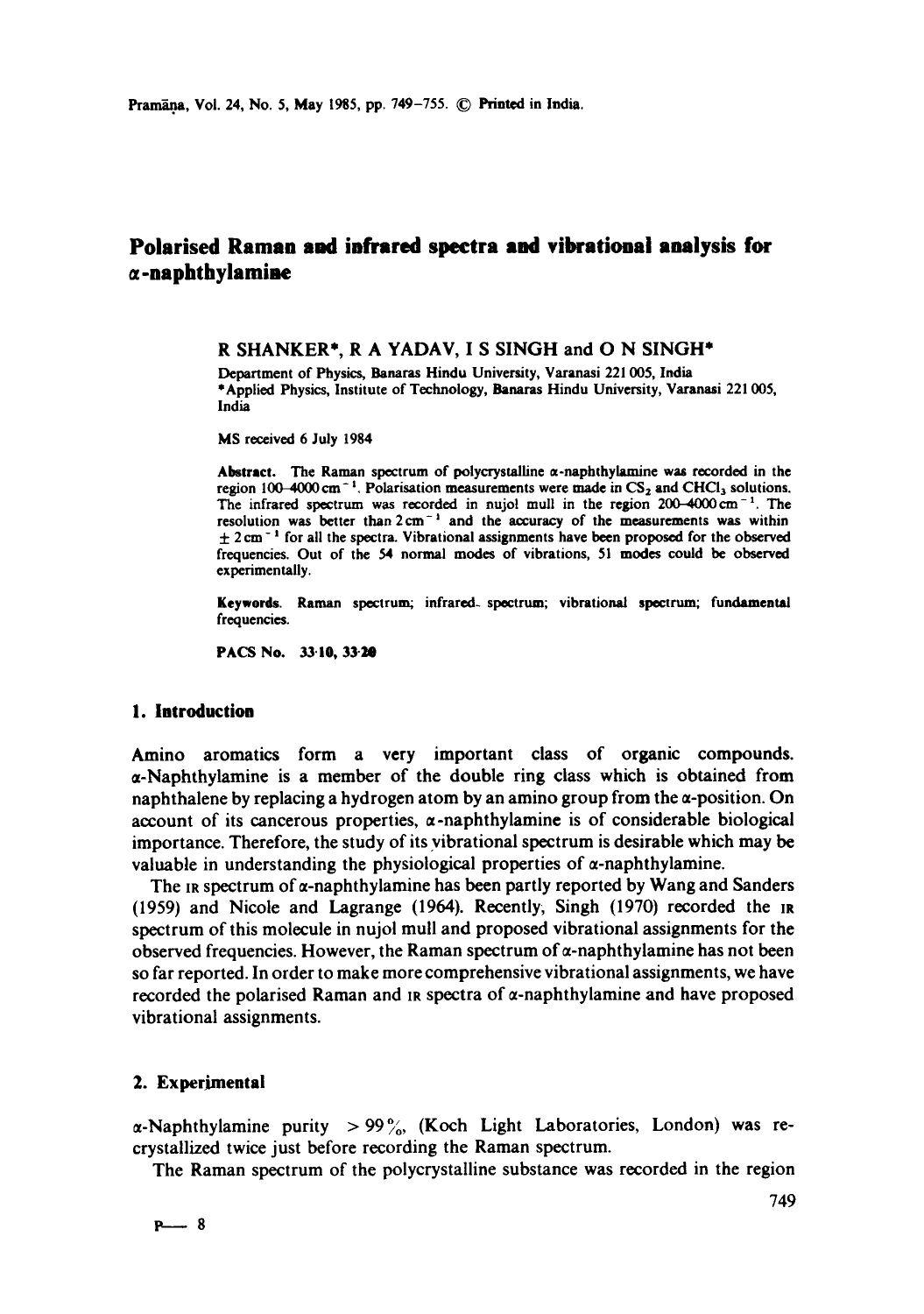50-4000 cm<sup>-1</sup> on a Jarrell-Ash 25-300 spectrometer using the 5145 Å line from an argon-ion laser. To measure the depolarisation ratios of the Raman lines, the spectra in  $CS<sub>2</sub>$  and CHCl<sub>3</sub> solutions were also recorded in the same region. The resolution was better than 1 cm<sup>-1</sup> above 500 cm<sup>-1</sup> and 2 cm<sup>-1</sup> below 500 cm<sup>-1</sup>, under the experimental conditions employed. The accuracy of the measurements was of the order of  $\pm 2$  cm<sup>-1</sup>.

The  $\pi$  spectrum of  $\alpha$ -naphthylamine was recorded in nujol mull in the region  $200-4000$  cm<sup> $-1$ </sup> on a Perkin-Elmer 621 spectrometer using CsI optics. The spectrometer was calibrated with the spectrum of polystyrene thin film. The resolution was better than  $2 \text{ cm}^{-1}$  and the accuracy was within  $\pm 2 \text{ cm}^{-1}$  under the experimental conditions employed.

## **3. Results and discussion**

 $\alpha$ -Naphthylamine is assumed to belong to the  $C_s$  point group. The NH<sub>2</sub> group is taken to be co-planar with the naphthalene skeleton and therefore, the 54 normal modes of vibrations of  $\alpha$ -naphthylamine (total number of atoms = 20) are distributed between the two species a' and a'' of the  $C_s$  point group as: 37  $a' + 17 a''$ . Out of these 54 modes, 48 (33  $a' + 15 a''$ ) modes correspond to the naphthalene ring and 6 (4  $a' + 2a''$ ) modes correspond to the  $NH<sub>2</sub>$  group which are given below:

| a' species                                                 | a" species                                   |
|------------------------------------------------------------|----------------------------------------------|
| Symmetric $NH_2$ , stretch-v, $(NH_2)$                     | $NH2$ wagging- $\gamma$ (NH <sub>2</sub> )   |
| Anti-symmetric $NH_2$ stretch- $v_{av}$ (NH <sub>2</sub> ) | NH <sub>2</sub> torsion-t (NH <sub>2</sub> ) |
| NH, deformation- $\delta$ (NH,)                            |                                              |
| $NH_2$ rocking- $\rho$ (NH <sub>2</sub> )                  |                                              |

Our of the 48 normal modes of the  $C_{10}H_7X$  molecule (X is a substituent) 24 modes correspond to the  $C-H/C-X$  modes (8 stretching, 8 in-plane bending and 8 out-ofplane bending modes) and the remaining 24 modes correspond to the naphthalene skeleton modes. Since for the  $C_{10}H_{7}X$  molecule, there are 15 non-planar modes 8 of which belong to the C-H/C-X modes, the remaining 7 modes correspond to the CCCC torsional modes. Thus, there are  $24-7 = 17$  planar modes for naphthalene skeleton which contain C-C stretching and C-C-C angle bending modes. For naphthalene, Lal (1971) suggested that out of these 17 normal modes, 9 correspond to the C-C stretching modes and 8 to the C-C-C angle bending modes whereas Ram *et al*  (1983) correlated 10 modes to the C-C stretching and 7 to the C-C-C angle bending modes. Since redundancies are not involved in the bond stretching and there are 11 C-C bonds, there must be 11 C-C stretching modes and consequently,  $17-11$  $= 6$  C-C-C angle bending modes. However, because of strong coupling between the C~C stretching and C-C-C angle bending modes, it is very difficult to differentiate between C-C stretching and C-C-C angle bending modes.The assignments for these modes can be made on the basis of magnitudes of the frequencies.

The frequencies observed in the Raman and IR spectra of  $\alpha$ -naphthylamine along with their relative intensities, depolarisation raties of the Raman lines and proposed vibrational assignments are given in table 1.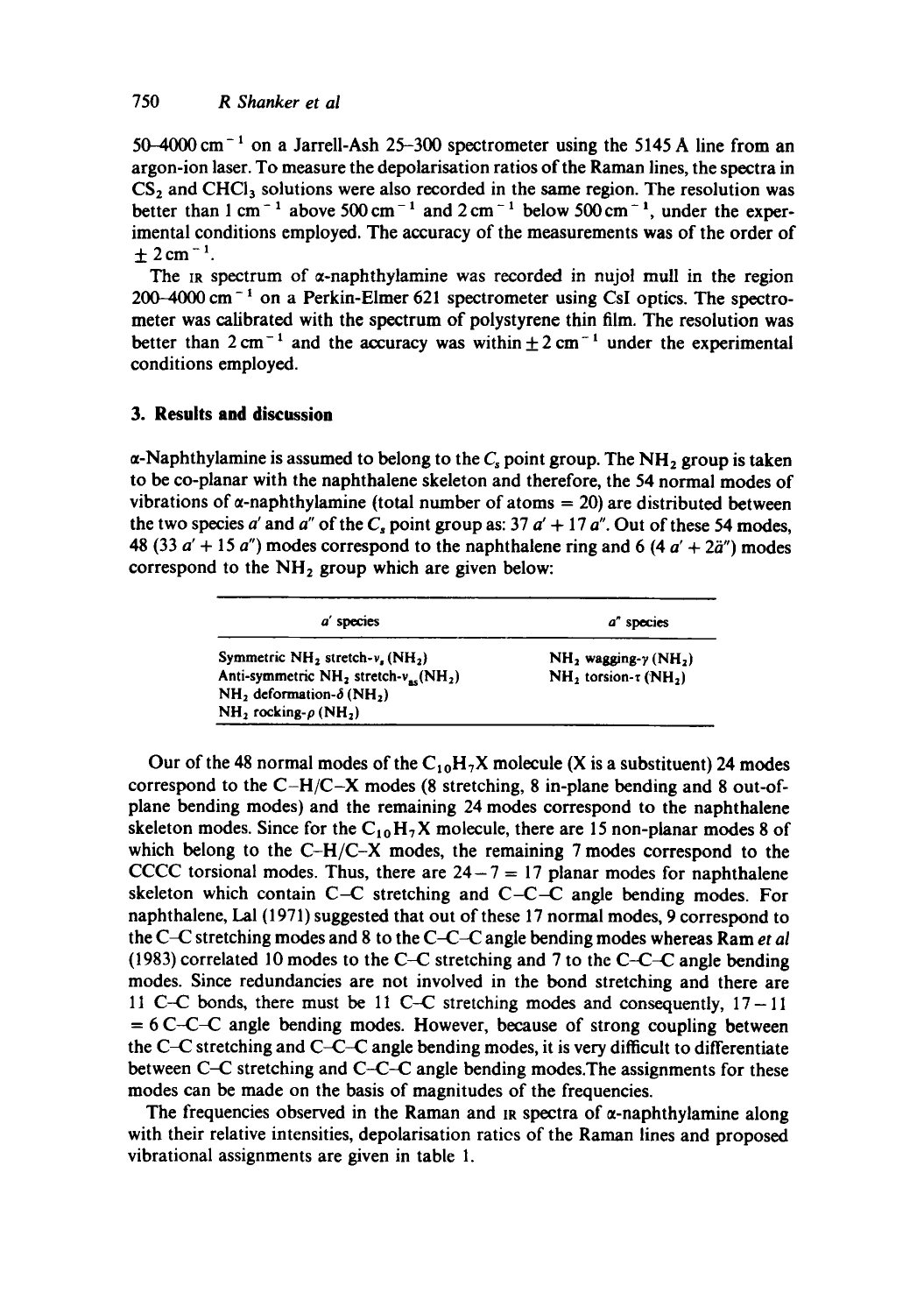| Raman               |                       |                    |                  |         |                                                                   |  |
|---------------------|-----------------------|--------------------|------------------|---------|-------------------------------------------------------------------|--|
| Solid               | $CS2$ sol.            | $CHCl3$ sol.       | IR<br>nujol mull | Species | Proposed vibrational<br>assignments                               |  |
| 165(ww)             |                       |                    |                  | ď       | C-C-C-C-torsion                                                   |  |
| 185 (vw)            | 185 (vw, dp)          | 185 (vw, dp)       |                  | ď       | C-C-C-C torsion                                                   |  |
| 266 (m)             | 262 (w, dp?)          |                    |                  | a"      | $C-NH_2$ o.p. wag                                                 |  |
| 276 (sh)            |                       |                    | 278 (vw)         | a"      | C-C-C-C torsion                                                   |  |
| 305(m)              | 292(w, p)             | 292(w, p)          |                  | ď       | C-C-C angle bend                                                  |  |
| 315 (sh)            |                       |                    |                  | ď       | $NH2$ torsion                                                     |  |
|                     |                       |                    | 358 (sh)         | ď       | C-C-C-C torsion                                                   |  |
|                     | 395 (vw, dp?)         |                    | 385 (sh)         | a"      | $C-C-C-C$ torsion                                                 |  |
| 418(vw)             | 416 (vw?)             | 415 (vw, dp)       | 420(w)           | ď       | C-C-C-C torsion                                                   |  |
| $458$ (ms)          | 454 (ms, p)           | 454(m, p)          | 444 (vw) $\}$    | ď       | $C-NH2$ i.p. bend                                                 |  |
| (480 (m             | 479 (m, p)            | 478(m, p)          | 475 (vw) $\int$  |         | Fermi resonance between                                           |  |
|                     |                       |                    |                  |         | $469 \text{ cm}^{-1}$ and $185 + 277$<br>$= 462$ cm <sup>-1</sup> |  |
| 515(m)              | $513$ (ms, p)         | 512(m, p)          | 510 (w)          | ď       | C-C-C angle bend                                                  |  |
| 575 (m)             | 575 (m, p)            | 573 $(m, p)$       | 565(m)           | ď       | C-C-C angle bend                                                  |  |
| 628 (vw)            |                       |                    |                  | ď       | C-C-C angle bend                                                  |  |
| 655 (vw)            |                       |                    | $650$ (ms, d)    | ď       | $NH2$ wag                                                         |  |
|                     |                       |                    | 685 (ms)         | ď       | C-C-C-C torsion                                                   |  |
| 711 (s)<br>733 (sh) | $712$ (s, p)          | 710(s, p)          | $710$ (ms)       | ď       | C-C stretch (ring breathing)                                      |  |
|                     |                       |                    | 755(ys)          | ď       | C-C-C angle bend                                                  |  |
|                     |                       |                    | 775 (vs)         | a"      | $C-H$ o.p. wag                                                    |  |
| $790$ (vw)          |                       |                    |                  | ď       | C-C-C angle bend                                                  |  |
|                     |                       |                    | 840(m)           | a"      | C-H o.p. wag                                                      |  |
| 860 (sh)            | 856 (sh, dp)          |                    | 855 (w)          | a"      | C-H o.p. wag                                                      |  |
| 878 (w)             | 876(w, dp?)           | 878 (w, dp?)       | 875(w)           | ď       | C-H o.p. wag                                                      |  |
| $\sim$ 950 (vw)     | $\sim$ 945 (vw, $-$ ) | $\sim$ 950 (vw, -) | 940 (w)          | ď       | $C-H$ o.p. wag                                                    |  |
|                     |                       |                    | 965(w)           | ď       | C-H o.p. wag                                                      |  |
| $1010$ (sh)         |                       |                    | 1000(m)          | a"      | C-H o.p. wag                                                      |  |
| 1030(m)             | $1030$ (ms, p)        | 1030(m, p)         |                  | ď       | C-C stretch (ring breathing)                                      |  |
| 1090(m)             | 1088(m, p)            | 1088(m, p)         | 1080(w)          | ď       | $NH2$ rock                                                        |  |
| 1125(w)             | 1120(w, p)            | 1122(w, p)         | 1125(ww)         | ď       | $C-H$ i.p. bend                                                   |  |
| 1142(m)             | 1141 (w, p)           | 1142(w, p)         | 1150(w)          | ď       | $C-H$ i.p. bend                                                   |  |
| 1168(w)             | 1166(w, p)            | 1164(w, p)         |                  | ď       | C-H i.p. bend                                                     |  |
| 1178(w)             | $1178$ (sh, -)        | $1176(w, -)$       |                  | ď       | C-H i.p. bend                                                     |  |
| 1218(w)             | 1218(w, p)            |                    |                  | ď       | $C-H$ i.p. bend                                                   |  |
| 1252(w)             | 1250 w, p             | 1250(w, p)         | 1245(w)          | ď       | $C = C$ stretch                                                   |  |
| 1291(w)             | 1289(m, p)            | $1289$ (vw, p)     | $1285$ (ms)      | ď       | $C-NH_2$ stretch                                                  |  |
| 1359 (sh)           | $1358$ (sh, p)        | 1356 (sh, p)       | $1360$ (vs)      | ď       | $C-H$ i.p. bend                                                   |  |
| 1377 (vs)           | $1377$ (vs, p)        | 1376 (vs, p)       |                  | ď       | $C = C$ stretch                                                   |  |
| $1392$ (sh)         |                       | $1390 (sh, -)$     | 1385(s)          | ď       | $C = C$ stretch                                                   |  |
| $1455$ (ms)         | $1452$ (ms, p)        | $1453$ (ms, p)     | 1450(s)          | ď       | C-H i.p. bend                                                     |  |
| $1514$ (vw)         | 1514(w, p)            | $1514$ (vw, p)     | $1505$ (ms)      | ď       | $C = C$ stretch                                                   |  |
| $1545$ (vw)         | $1542$ (vw, -)        | 1543 (vw, p)       |                  | ď       | $C = C$ stretch                                                   |  |
|                     |                       |                    | $1565$ (vs)      | ď       | $C = C$ stretch                                                   |  |
| 1576(s)             | $1576$ (ms, p)        | $1576$ (ms, p)     | $1575$ (sh)      | ď       | $C = C$ stretch                                                   |  |
| $1590$ (sh)         | $1590 (sh, -)$        | 1590 (sh, p)       |                  | ď       | $C = C$ stretch                                                   |  |
|                     |                       |                    | 1615(s)          | ď       | NH <sub>2</sub> scissor                                           |  |
| 1625(w)             | 1622(w, p)            | 1622(w, p)         | $1625$ (sh)      | ď       | $C = C$ stretch                                                   |  |
|                     |                       |                    |                  |         |                                                                   |  |

Table 1. Raman and in frequencies<sup>\*</sup> and proposed vibrational assignments for naphthylamine.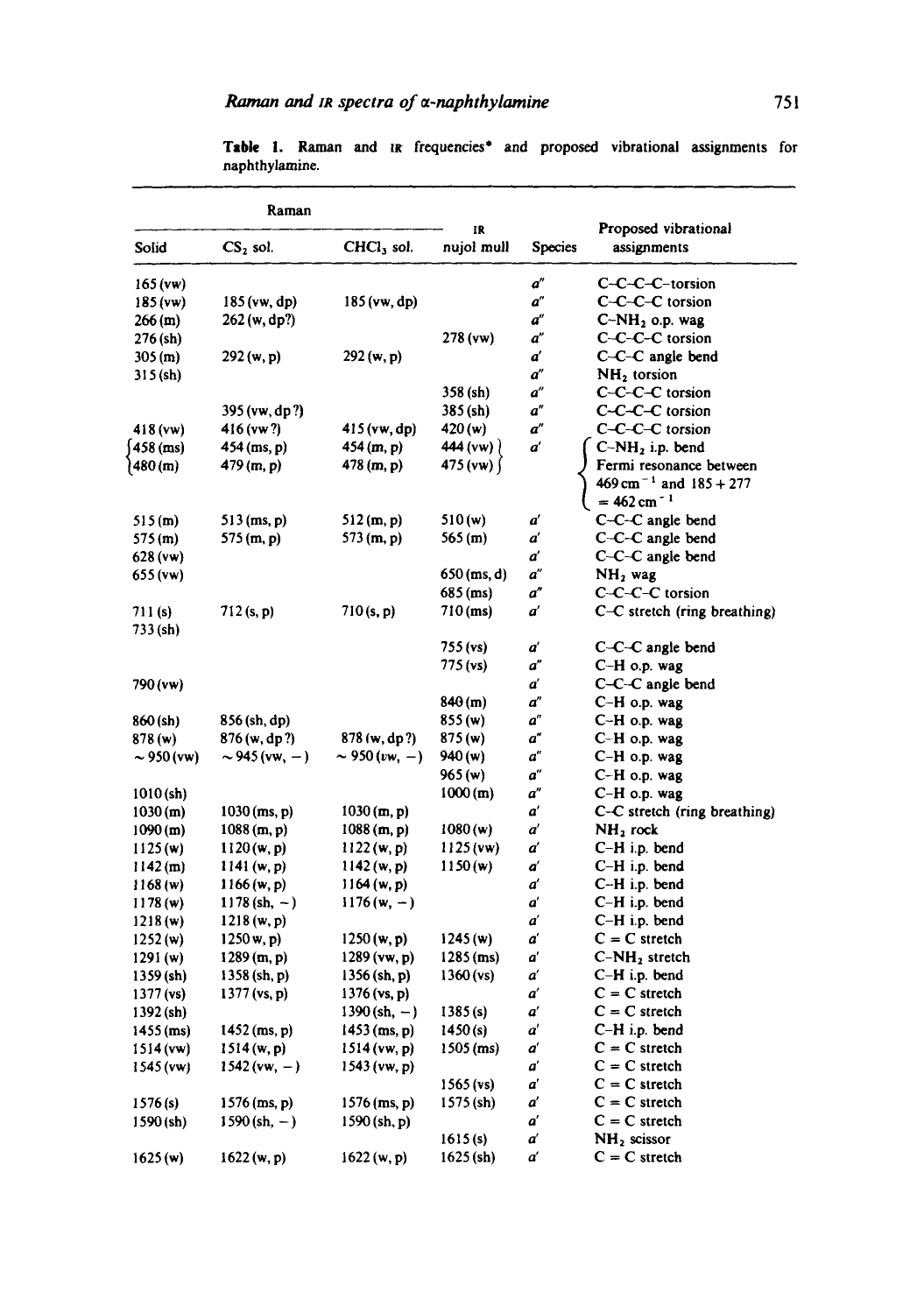| Raman                  |                |                |                  |                |                                     |
|------------------------|----------------|----------------|------------------|----------------|-------------------------------------|
| Solid                  | CS, sol.       | CHCl, sol.     | ſR<br>nujol mull | <b>Species</b> | Proposed vibrational<br>assignments |
| 3015(w)                | $3018$ (vw, p) |                | 3020(s)          | a'             | C-H stretch                         |
|                        |                |                | $3035$ (sh)      | ď              | $C-H$ stretch                       |
| 3056(s)<br>3060 (s, p) |                | 3060(s, p)     |                  | ď              | C-H stretch                         |
|                        |                |                | 3090(s)          | ď              | $C-H$ stretch                       |
|                        |                |                | 3225(s)          |                |                                     |
|                        |                | $3285$ (ms)    |                  |                |                                     |
| 3342(w)                | 3385(w, p)     | $3370$ (wb, p) | 3360(m)          | ď              | NH <sub>2</sub> symmetric stretch   |
| $3420$ (vw)            |                |                |                  | ď              | $NH2$ antisymmetric stretch         |

Table 1. *(Contd.)* 

\* The frequencies in  $cm^{-1}$  are given outside the brackets under columns 1, 2, 3 and 4 and relative intensities and depolarisation of the Raman lines are given within the brackets.

 $vw = very - weak, w = weak, m = medium, ms = medium-strong, s = strong, vs = very-strong,$  $sh =$ shoulder,  $p =$  polarised,  $dp =$  depolarised,  $b =$  broad, i.p. = in-plane, o.p. = out-of-plane, d  $=$  diffused.

### **4. Vibrational assignments**

The vibrational assignments have been proposed on the basis of magnitudes and relative intensities of the frequencies observed in the Raman and IR spectra and depolarisation ratios of the Raman lines. Assistance has also been taken from the vibrational assignments proposed for the a-substituted naphthalenes (Ram *et al* 1983; Singh 1970; Singh *et al* 1978).

The normal modes of vibrations of  $\alpha$ -naphthylamine are discussed in §§ 4.1 and 4.2.

#### 4.1 *Naphthalene modes*

4.1a  $C-H$  modes: Out of the 7 C-H stretching modes expected to be observed for  $\alpha$ naphthylamine only five could be observed experimentally. On account of their characteristic frequencies the C-H modes are easily assigned. The C-H in-plane and out-of-plane bending modes for naphthalene appear in the region 1050-1450 and  $700-1000$  cm<sup>-1</sup> respectively. These modes are not affected too much by substitutions. The assignments for all the C-H modes are presented in table I.

4.1b  $C-NH_2$  modes: For benzene derivatives containing a  $NH_2$  group,  $C-NH_2$ stretching frequency appears near 1300 cm<sup>-1</sup> (Kartrizky and Zones 1959). For aniline, Evans (1960) assigned the frequency  $1278 \text{ cm}^{-1}$  to the C-NH<sub>2</sub> stretching mode whereas Shanker *et al* (to be published) have assigned the frequency 1310cm<sup>-1</sup> to this mode for 2-chloro 6-methyl aniline. The  $C-NH<sub>2</sub>$  stretching frequency is expected not to be affected much in going from aniline to naphthylamine. In the present case, the frequency 1288 cm<sup> $-1$ </sup> observed with weak and medium-strong intensities in the Raman and in spectra respectively is assigned to the  $C-NH_2$  stretching mode. In the Raman spectrum of solid  $\alpha$ -naphthylamine the two frequencies 458 and 480 cm<sup>-1</sup> are observed with medium-strong and medium intensities respectively. The corresponding IR frequencies are observed at  $444$  and  $475 \text{ cm}^{-1}$  with very weak intensities. The appearance of the two frequencies 458 and  $480 \text{ cm}^{-1}$  is explained in terms of Fermi resonance of the frequency  $469 \text{ cm}^{-1}$  (the average of the frequencies 458 and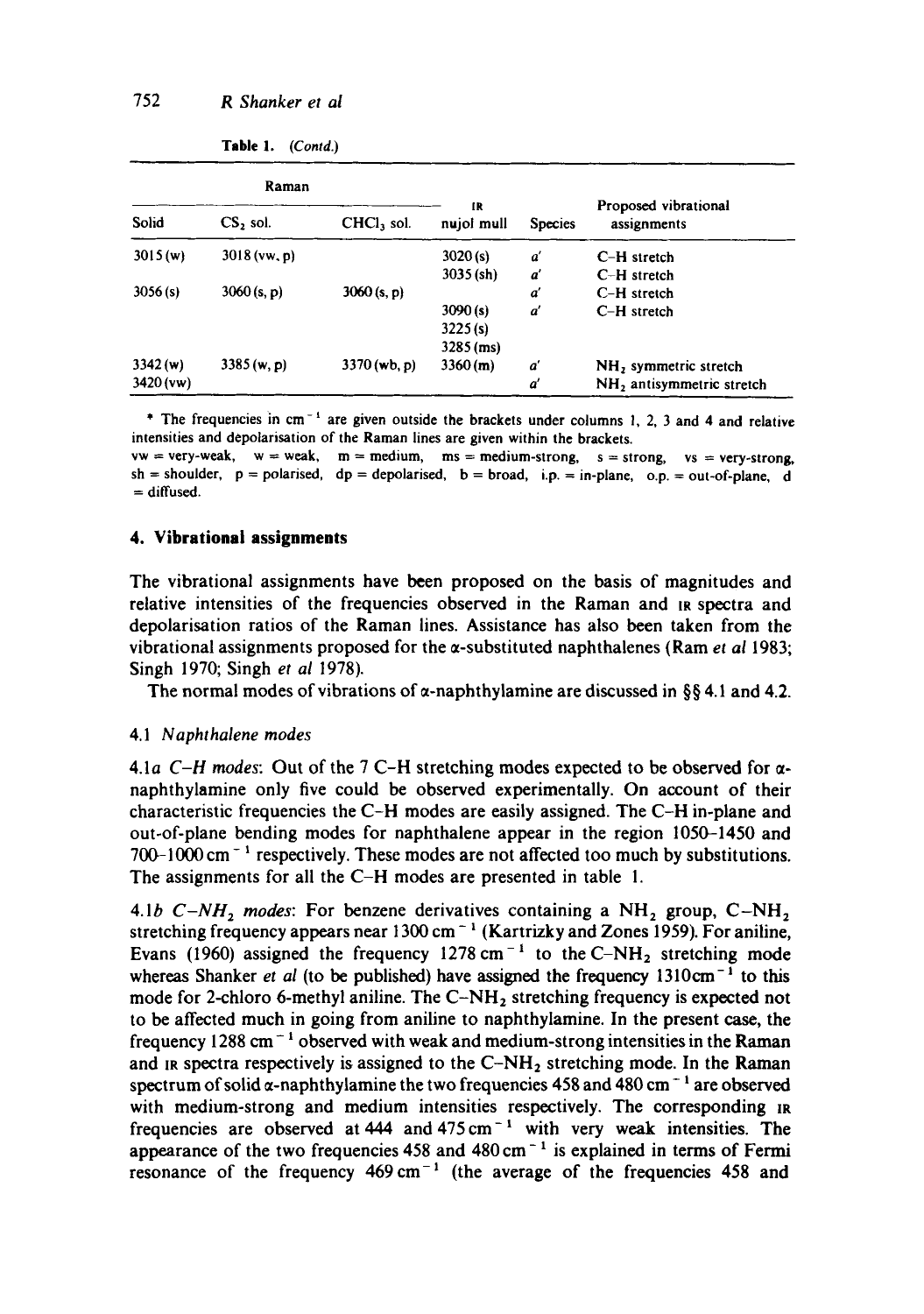$480 \text{ cm}^{-1}$ ) with the combination frequency  $185 + 277 = 462 \text{ cm}^{-1}$ . The frequency  $469 \text{ cm}^{-1}$  is assigned to the C-NH<sub>2</sub> in-plane bending modes. Similarly, the frequency  $266$  cm<sup>-1</sup> is assigned to the C-NH<sub>2</sub> out-of-plane bending modes.

4.1c *C-C stretching modes:* As discussed earlier, 11 C-C stretching frequencies are expected to be observed in this case. Out of these 9 correspond to the  $C=C$  stretching modes and 2 correspond to the ring breathing modes. The two ring breathing modes result from in-phase and out-of-phase mixing of the two single ring breathing modes.

Since single ring breathing frequency is observed at  $992 \text{ cm}^{-1}$  for benzene, one of the two ring breathing modes should occur at a magnitude higher than  $992 \text{ cm}^{-1}$  whereas the other ring breathing mode should occur at a magnitude lower than  $992 \text{ cm}^{-1}$ . Lippincott and O'Reilly (1955) assigned the frequencies 1025 and 876 cm<sup>-1</sup> to the two ring breathing modes for naphthalene. Ram *et al* (1983) assigned the frequencies 1045 and  $710 \text{ cm}^{-1}$  to these two modes for  $\alpha$ -naphthol. However, they have termed the higher frequency mode  $(1045 \text{ cm}^{-1})$  as simply C–C stretching mode and the lower frequency mode as the ring breathing mode. In the present case, the frequencies 1030 and 710 cm<sup>-1</sup> are assigned to the two ring breathing modes. The C = C stretching modes are expected to give rise to their characteristic frequencies above  $1250 \text{ cm}^{-1}$  and the assignments for these modes are presented in table 1.

The C-C-C angle bending modes in substituted naphthalenes are mixed with C-X modes, provided X is substituted at a carbon atom directly involved in the  $C-C-C$  angle bending. But such mixing is insignificant if the substitution is made at atoms other than those directly involved in the C-C-C angle bending. Furthermore, the C-C-C angle bending frequencies occur at considerable lower magnitudes below  $1000 \text{ cm}^{-1}$ . Therefore, the interaction of C-C-C angle bending modes with C-X modes having frequencies above  $1100 \text{ cm}^{-1}$  is not expected. As discussed earlier, 6 C-C-C angle bending modes are expected in the present case. The frequencies 790, 755, 628, 570, 513 and 305 cm<sup> $-1$ </sup> are assigned to the C-C-C angle bending modes. These frequencies may be correlated with the frequencies  $760 \text{ cm}^{-1}$  (a<sub>g</sub>),  $752 \text{ cm}^{-1}$  (b<sub>2u</sub>),  $618 \text{ cm}^{-1}$  (b<sub>3u</sub>), 585 cm<sup>-1</sup> (b<sub>1e</sub>), 511 cm<sup>-1</sup> (a<sub>g</sub>) and 361 cm<sup>-1</sup> (b<sub>2u</sub>) of naphthalenes assigned to the C-C-C angle bending modes by Lippincott and O'Reilly (1955). It appears that in going from naphthalene to naphthylamine the frequency  $760 \text{ cm}^{-1}$  (a<sub>g</sub>) is shifted upward whereas the frequency 361 cm<sup>-1</sup> ( $b_{2u}$ ) is shifted downwards due to interaction of the C-C-C angle bending modes with the C-X modes. The remaining  $4C-C-C$ angle bending modes appear to be fairly insensitive to substitution.

The C-C-C-C torsional modes of naphthalene are slightly affected upon substitution and usually appear with weak IR and Raman intensities. The assignments for these modes for  $\alpha$ -naphthylamine are presented in table 1. The C-C-C-C torsional modes for  $\alpha$ -naphthylamine (except the frequency 419 cm<sup>-1</sup>) have nearly the same magnitude as in the case of naphthalene (Lippincott and O'Reilly 1955). The frequency 419 cm<sup>-1</sup> of  $\alpha$ -naphthylamine may be correlated with the frequency  $475 \text{ cm}^{-1}$  of naphthalene. The reduction of the frequency  $475 \text{ cm}^{-1}$  by 56 cm<sup>-1</sup> may be due to interaction of C-C-C-C torsional mode with the C-X nonplanar modes.

## 4.2 *NH2 group cibrations*

As discussed earlier, the  $NH_2$  group gives rise to 4 normal modes under the species  $a'$ and 2 normal modes under the species *a".*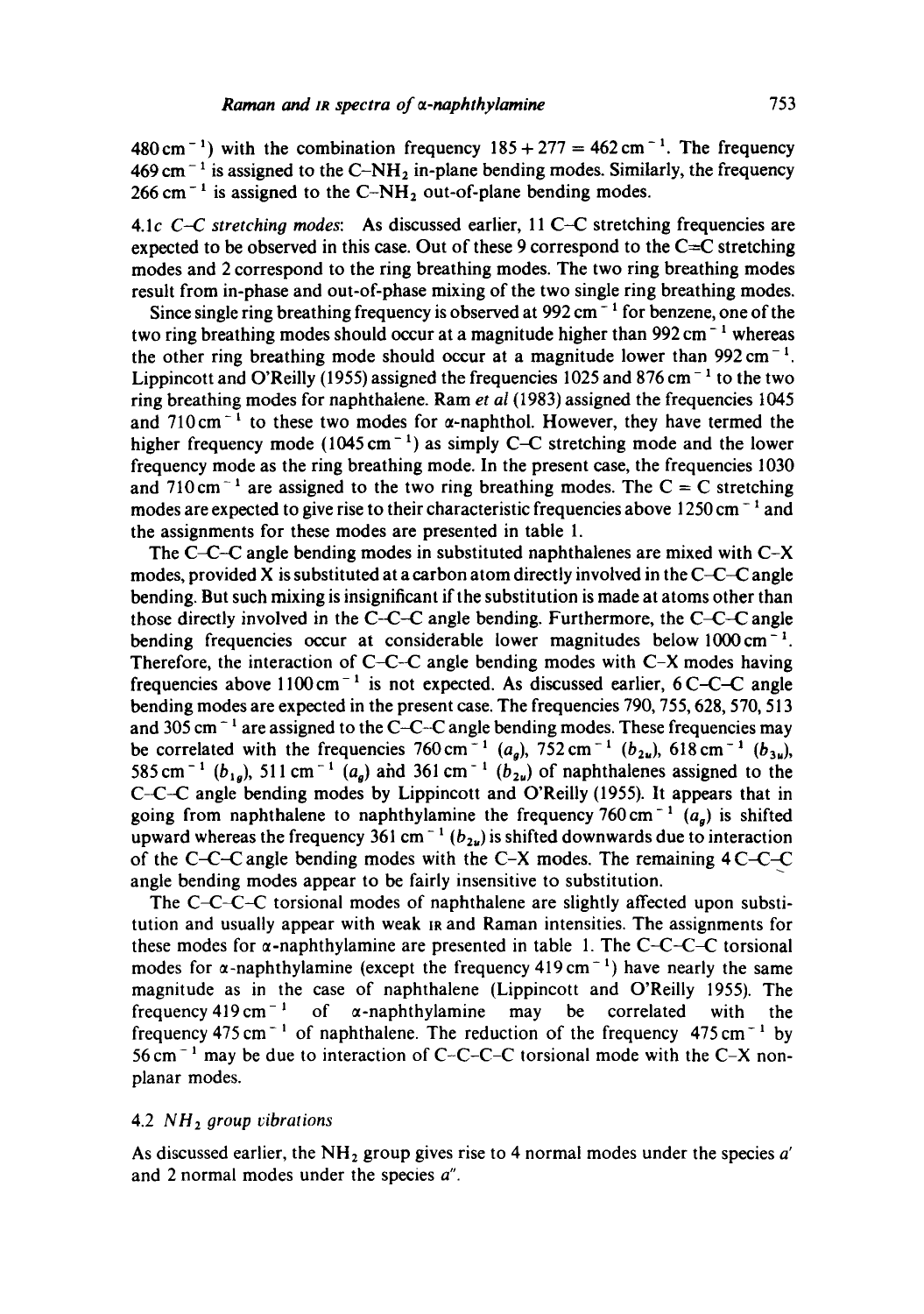## 754 *R Shanker et al*

The modes  $v_s$  (NH<sub>2</sub>) and  $v_{\text{as}}$  (NH<sub>2</sub>) are easily assigned on account of their characteristic magnitudes. The mode  $v_{as}$  (NH<sub>2</sub>) has a slightly higher frequency compared to the  $v_s$  (NH<sub>2</sub>) mode. Moreover, the  $v_s$  (NH<sub>2</sub>) mode appears with greater in intensity compared to the  $v_{\text{as}}$  (NH<sub>2</sub>) mode. In the present case, the frequencies 3342 and 3420 cm<sup>-1</sup> observed in the Raman spectrum of solid  $\alpha$ -naphthalene with weak intensities are assigned to the modes  $v_s$  (NH<sub>2</sub>) and  $v_{as}$  (NH<sub>2</sub>) respectively. The frequency corresponding to the  $v_s$  (NH<sub>2</sub>) mode is observed at 3345 cm<sup>-1</sup> with medium intensity and that corresponding to the  $v_{as}$  (NH<sub>2</sub>) mode could not be observed in the IR spectrum. For these frequencies (3342 and 3420 cm<sup>-1</sup>), the well-known relationship  $v_{sym} = 345.5 + 0.876 v_{asym}$ , developed by Bellamy and Williams (1956) holds good. In the Raman spectra of  $\overline{CS}_2$  and CHCl<sub>3</sub> solutions the frequencies 3385 and 3370 cm<sup>-1</sup> respectively correspond to the  $3342 \text{ cm}^{-1}$  Raman frequency of the solid spectrum. It appears that in solid state N-H bonding reduces the  $NH<sub>2</sub>$  stretching frequencies.

The  $\delta(NH_2)$  mode appears near 1600 cm<sup>-1</sup> with usually strong intensity in the IR spectra of aromatic amines. The frequency  $1615 \text{ cm}^{-1}$  observed with strong  $\mu$  intensity is assigned to this mode. The NH<sub>2</sub> rocking mode  $-\rho$  (NH<sub>2</sub>) gives rise to its characteristic frequency in the region  $1000-1100 \text{ cm}^{-1}$ . The frequency  $1075 \text{ cm}^{-1}$ observed with weak intensity in the  $\mu$  spectrum of  $\alpha$ -naphthylamine is assigned to the  $\rho$  (NH<sub>2</sub>) mode.

The NH<sub>2</sub> wagging mode  $-\gamma$  (NH<sub>2</sub>) appears near 750 cm<sup>-1</sup>. For p-trifluoromethyl aniline Yadav (1983) assigned the frequency  $745 \text{ cm}^{-1}$  to this mode whereas for 2-chloro 6-methyl aniline Shanker *et al* (to be published) assigned the frequency 738 cm<sup> $-1$ </sup> to this mode. In the present case, the IR frequency 755 cm<sup> $-1$ </sup> observed with very strong intensity is assigned to the  $\gamma$  (NH<sub>2</sub>) mode. The NH<sub>2</sub> torsional mode is expected to have the lowest magnitude of all the internal modes of the  $NH<sub>2</sub>$  group and is expected to appear below 400 cm<sup>-1</sup>. The frequency 358 cm<sup>-1</sup> is assigned to this mode.

## **5. Conclusion**

In the present case, out of the 54 normal modes of vibrations of  $\alpha$ -naphthylamine, 52 normal modes could be assigned, whereas only 39 modes could be assigned earlier by Singh (1970). The relationship  $v_{sym}$  (NH<sub>2</sub>) = 345.5 + 0.875  $v_{asym}$  holds good only when the two NH bonds are equivalent. As expected, the validity of the above relationship for the frequencies 3342 and 3420 cm<sup>-1</sup> suggests that the two NH bonds are equivalent. The  $NH<sub>2</sub>$  stretching frequency is shifted upward in going from solid to solution phase by 30-40 cm<sup>-1</sup>. The lowering of  $NH_2$  stretching frequency in solid phase compared to the solution phase may be the result of intermolecular N...H bonding.

#### **Acknowledgements**

The authors thank Prof. O Sala of University of Sao Paulo, Brazil for providing polarised gaman spectra. They are also thankful to the in-charge, Micro-Analytical